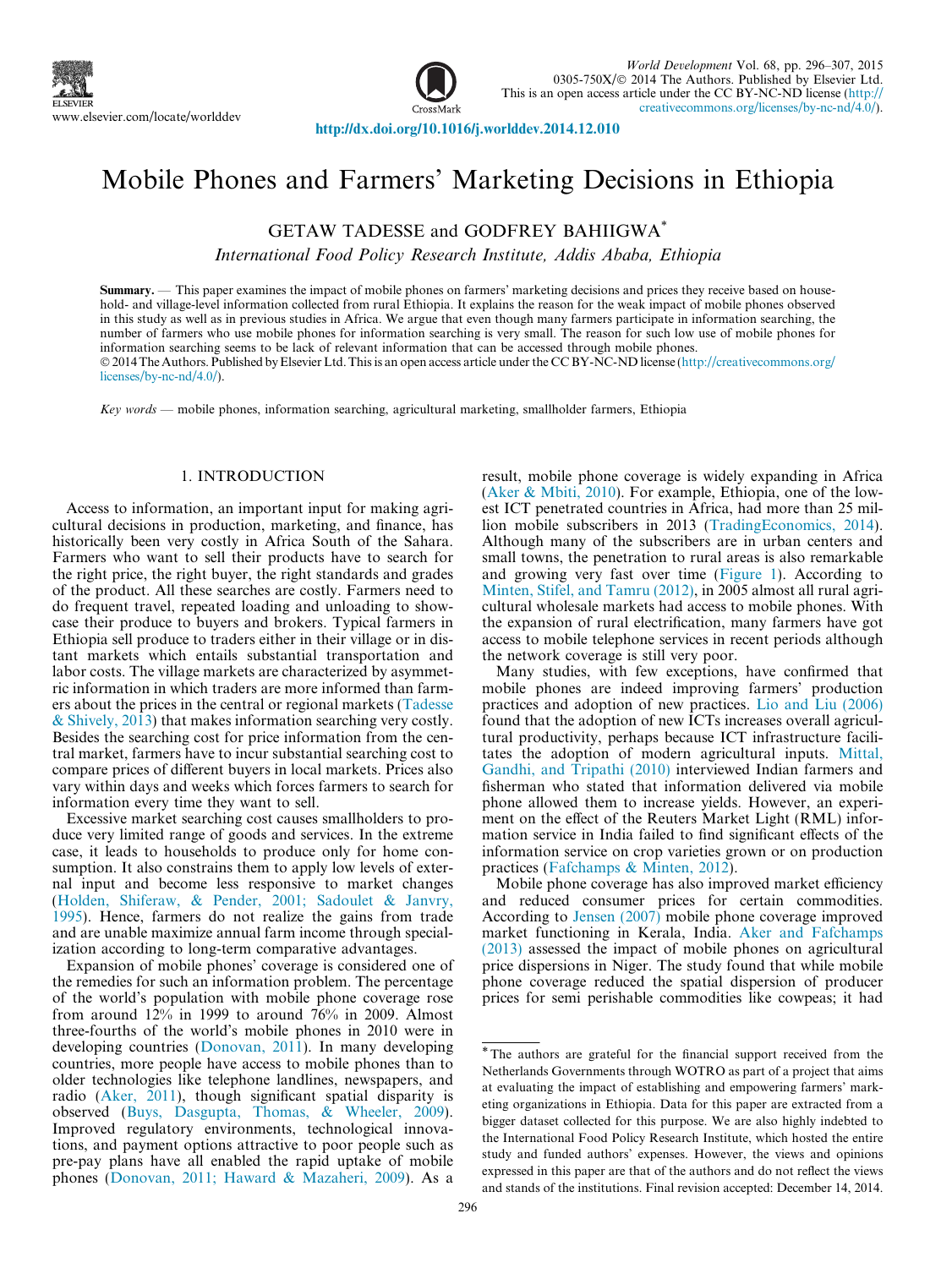<span id="page-1-0"></span>

Source: TradingEconomics (2014)

Figure 1. Mobile cellular subscribers in Ethiopia both rural and urban.

no impact on non-perishable commodities such as millet and sorghum. The study further found that farmers owning mobile phones obtained more price information but did not receive higher prices. The explanation given was non-participation of farmers in spatial arbitrage. In Ethiopia, access to mobile phones has improved traders and brokers' business communication for negotiating prices and settling payments ([Minten](#page-10-0) [et al., 2012](#page-10-0)).

However, studies assessing the impact of cell phone on producers' marketing decisions are few. The existing studies that assessed the link between ICT and farmer's market participation have found that access to mobile phone did not significantly improve farmers' market participation and spatial arbitrage [\(Alene et al., 2008; Fafchamps & Minten, 2012;](#page-9-0) [Muto & Yamano, 2009](#page-9-0)). The reason for such insignificant impact is not yet well explained. For mobile phones to influence farmers' decision and generate economic benefits, farmers' marketing decision should first be guided by market information. Smallholders may sell when they are in need of cash or when they have surplus output beyond their home consumption irrespective of what is going on in the market. In this case, having a mobile phone may not necessarily matter for farmers' marketing decisions. Second, farmers must use mobile phones for information searching. This is contingent upon the presence of an information source that can deliver reliable, trusted, and understandable information to address specific needs and create awareness on different uses of mobile phones including call-in and SMS-services. Third, the cost of using mobile phones should be within the capacity of smallholders who have limited access to electricity and air-time credits.

The objective of this paper is to examine the effect of mobile phones' expansion in rural Ethiopia on farmers' marketing decisions and prices they receive. It is aimed at providing farm-level evidence to translate technological opportunities into economic benefits. Specifically, the paper responds to the following research questions: (1) Do farmers with mobile phones make different marketing decisions (place of selling (spatial arbitrage), frequency of selling and quantity of selling) than those who do not have access to mobile phones? (2) Do farmers with mobile phone access receive higher prices than those who have no access to mobile phones? (3) Do smallholder farmers really search information before making marketing decisions? (4) Do farmers use mobile phone for searching information? By addressing these questions, the paper contributes to the growing literature on the impact of mobile phones on smallholders' marketing decision and the price they receive. It also presents new insights into why mobile phone impact is weak in farm households' marketing decisions in Africa.

These insights are derived from a series of econometric models estimated using household survey data collected from central and southern Ethiopia. The first model estimated the effect of mobile phone access on the probability of selling to different market places including village market, district market, and central market. The second model estimated the impact of mobile phone access on frequency and quantity of output sold and price received by farmers. We also studied whether farmers really use mobile phones for information searching or not. We found that the impact of mobile phone access on farmers' marketing decision (market arbitrage) and the price they receive is very weak, which is similar to the findings of previous studies in other countries ([Aker & Fafchamps, 2013;](#page-9-0) [Fafchamps & Minten, 2012](#page-9-0)). However, the explanation is less likely to relate to non-participation of farmers in spatial or temporal arbitrage at least in the Ethiopian context. Even though many farmers participate in information searching (and market arbitrage), the number of farmers who use mobile phones for information searching is very small. The reason for such low use of mobile phones for information searching seems to be lack of relevant information that can be accessed through mobile phones. The results are further discussed to shed light on the need for well-organized and trusted institutions that can deliver information to farmers through ICT.

The paper is organized as follows. The next section presents the conceptual framework, which lays the theoretical foundation of the paper. This section is followed by a brief explanation of the data used to test the hypotheses presented in the conceptual framework. The third section presents the empirical models used to test the research questions stated above. Then, the fourth section presents the results and discusses the main findings of the paper. The last section highlights the major findings and key policy and research recommendations.

### 2. CONCEPTUAL FRAMEWORK

To ascertain the importance of mobile phones for smallholder farmers, we must first understand how famers make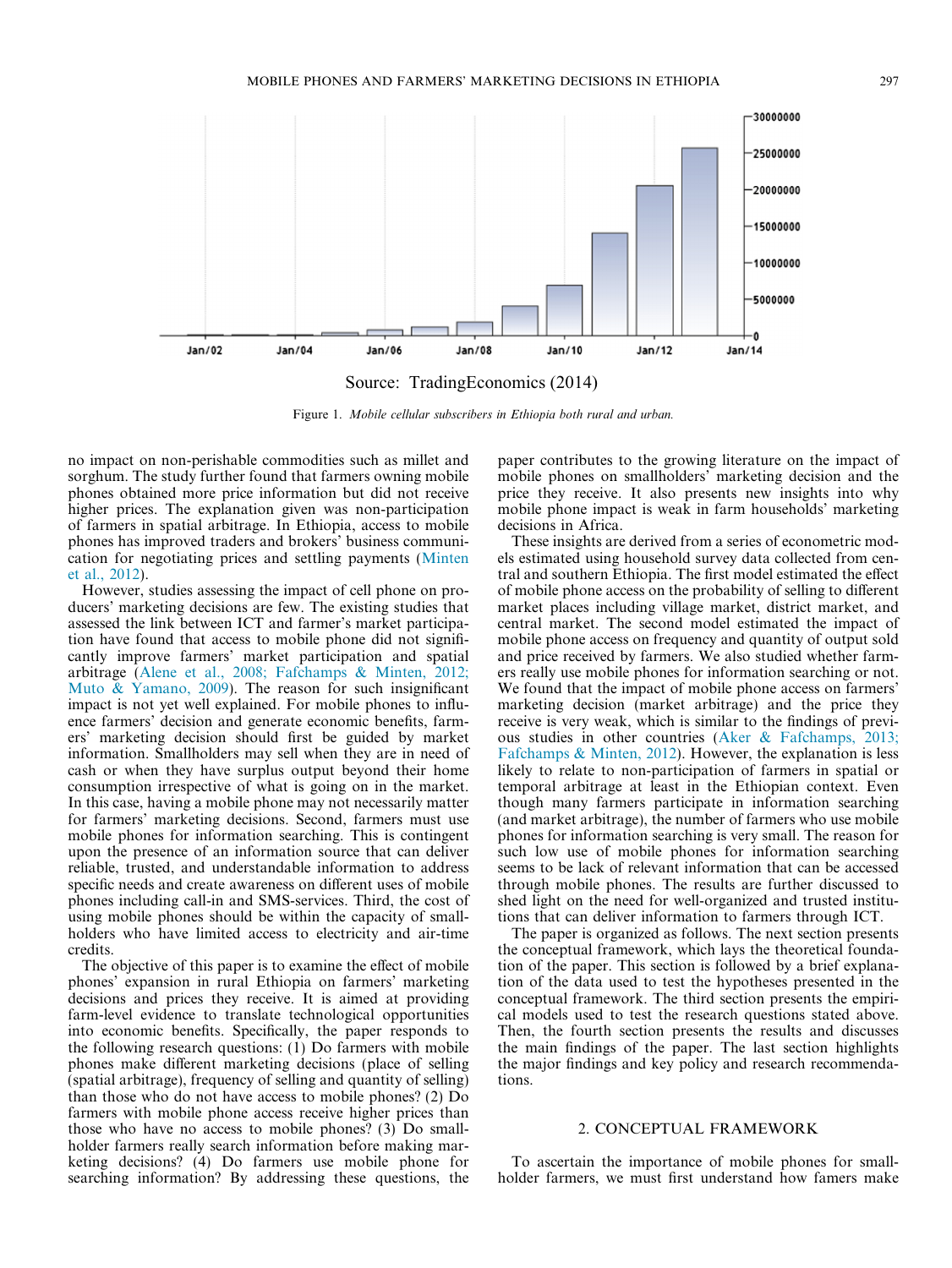marketing decisions and how information plays a role in these decisions. The literature on farm households' marketing decision behavior is very diverse and usually relates to production, marketing, or trade analysis. In a neoclassical economic theory where markets are assumed to be perfect and competitive, marketing decisions are not separable from production decisions because in these markets prices are competitive and differ across places, times, and forms only to the extent of the competitive cost that requires the product to move from one place to other, or across time, or to convert from one form to another. However, in many cases markets are not perfect or competitive. In this case, prices become endogenous ([deJanvry, Fafchamps, & Sadoulet, 1991; Singh, Squire, &](#page-9-0) [Strauss, 1986](#page-9-0)). Farm households have to make a calculated decision on where to sell, when to sell, how much to sell, and to whom to sell in order to receive the highest price possible to maximize their revenue.

According to the new farm household economics, the net price farmers receive from the market depends on the extent of market imperfection which is measured in terms of transaction costs. What determines transaction costs is a subject thoroughly studied by many authors. Summarizing the major studies indicates that transaction costs depend on the nature of transaction [\(Williamson, 1979\)](#page-10-0) and the extent of information asymmetry and searching ([Fafchamps, 2004; Stiglitz,](#page-9-0) [1986\)](#page-9-0). Transaction costs depend on asset specificity, frequency of transaction, and uncertainty of transaction, which mainly stems from information uncertainty ([Williamson, 1985\)](#page-10-0). Information searching is costly in Africa ([Fafchamps, 2004](#page-9-0)). It surges the level of transaction costs, thereby reduces the net price farmers receive. In general, information searching cost is an important component of transaction costs in an economy where markets are characterized by imperfections, implying that reducing information searching cost is an important development goal to improve farm households' marketing and commercialization.

Many institutional and technological innovations have been evolved to reduce transaction cost in general information searching in particular. Mobile phone is one of the technological innovations that have been praised for reducing information costs not only in industrial sectors but also in agriculture and social sectors ([Aker & Mbiti, 2010](#page-9-0)). In rural communities, mobile phones help in facilitating social and business communications. With the advent of mobile phones, many rural communities can easily communicate on social affairs such as funeral services, wedding ceremonies, and religious matters. Similarly, access to mobile phones eases the process of farmers' market information searching at a lower cost than other mechanisms [\(Aker, 2011; Jensen, 2010](#page-9-0)). With the help of mobile phones, farmers can decide on where, to whom, and when to sell their products and purchase inputs more easily than without mobile phones. Therefore, access to mobile phones can build farmers' confidence (reduce information uncertainty) on transactions, reduce marketing costs, and help them to receive higher prices.

In summary, having mobile phones reduces information searching cost that prompts farmers to relax their choices over different alternatives of marketing. By properly assessing such alternatives, farmers can receive higher prices. However, such high price or market arbitrage will surely be attributed to mobile phone access if farmers do search information while packing for sale and are actually using the mobile phones for searching. This logical framework allows us to distinguish three sets of empirically testable variables. The first group includes intermediate (outcome) variables representing marketing decisions such as: (1) farmers' choice of market places; (2) frequency of selling and (3) quantity sold. The second group is the impact variables represented by prices received by farmers for different commodities. The third is a conditioning variable that represents the use of mobile phones for information searching. Estimating all these variables along the impact pathway helps to ascertain the impact of mobile phones on marketing decisions due to easing information searching.

# 3. DATA

The data used in this paper are extracted from a household survey conducted in 2012 in central Ethiopia where farmers are considered as surplus producers. The survey was conducted as a baseline study for a project that aimed at empowering smallholder farmers through organizing cooperatives and introducing ICTs for agricultural marketing. A multistage sampling technique was used to select sample households. In the first stage, we selected six districts from the four administrative zones of the Oromia regional state, which is the largest region in Ethiopia. The districts (locally called Woredas) were randomly selected from the list of districts where the project operates. The sample districts were Sinana, Shashemene, Arsi Negele, Sedden Soddo, Becho, and Jeldu. These districts have different agro-ecologies and farming systems. While *Sinana* is located in the eastern highlands of Ethiopia where barley and wheat are the two most important cropping systems, Sedden Soddo, Becho, and Jeldu districts are located in the central highlands of Ethiopia where teff is a dominant cropping system. The other two districts –Arsi Negele and Shashemene are located in the southern highlands of the country where farmers mainly grow maize and wheat.

In the second stage, we selected sample villages, locally known as Kebeles, from each district. To select sample villages, we grouped villages within a district based on the presence of a cooperative in the village. Sample villages were randomly selected from each group. The number of villages selected from each district depended on the number of villages which have cooperatives. In total, 24 (16 with cooperatives and 8 without cooperatives) villages were selected. The number of sample villages with cooperative is higher than the number of sample villages without cooperatives because of larger number of villages with cooperatives than villages without cooperatives.

Sampling of households was done differently in villages with and without cooperatives. In a village where there is a cooperative, we chose both members and nonmembers of the producer cooperatives. In a village where there is no cooperative, all the samples are non-members. Samples are randomly drawn from the list of cooperative members and from the list of residents of a village for non-members. We chose a larger number of samples from a village with a cooperative than from a village without a cooperative. A total of 1023 households were selected for interviews. However, the sample size used to estimate each model is different due to missing values and inappropriateness of some variables for certain farmers.

Sample households were interviewed by experienced and well-trained enumerators who were hired for this purpose using a structured and pretested questionnaire. The questionnaire used to collect the data was very rich and contained many variables related to market access, information searching, marketing practices, and total value sold for different crops. The use of mobile phone for information searching was specifically asked in order to understand the role of ICTs for accessing markets. Other demographic and socioeconomic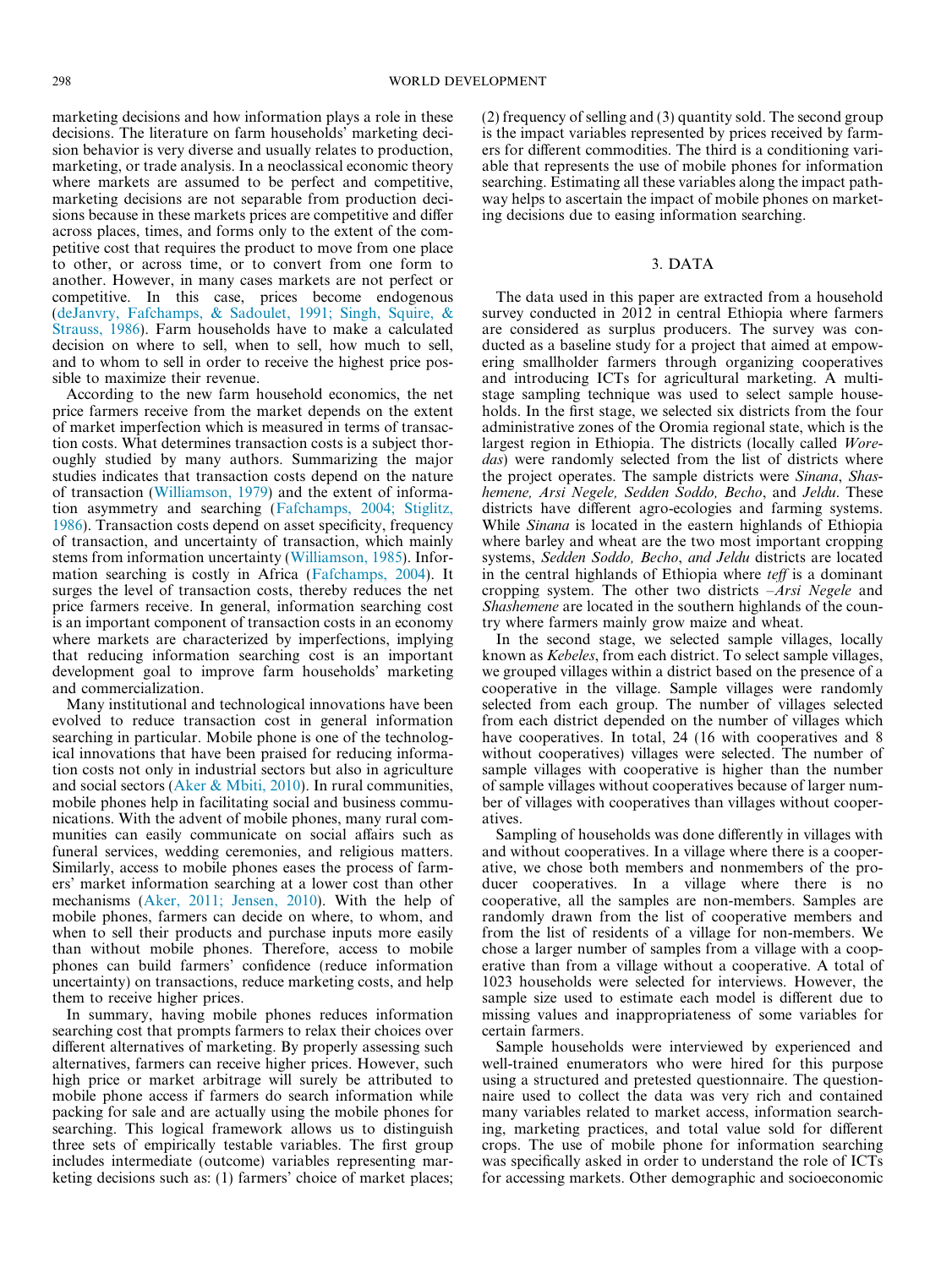information was also collected. The major characteristics of sample households used for this study are presented in [Table 12](#page-10-0).

# 4. ESTIMATION PROCEDURES

Informed by the conceptual framework outlined above, our empirical estimation follows step-wise procedures to test several hypotheses along the change pathway. We first estimated the effect of mobile phone access on outcome variables representing market arbitrage and frequency and size of transaction such as farmers' choice of marketplaces, frequency of selling, and quantity sold. Then, we estimated the impact of mobile phone ownership and access on prices received. Finally, we estimated determinants of mobile phone use for information searching. This is helpful to understand the reason behind the presence or absence of empirical link between mobile phone access and farm gate prices. The dependent variables take different values, calling for different types of econometric models to be estimated. Depending on the type of dependent variables, we used the following four types of estimation methods:

- (1) Bivariate probit for estimating where-to-sell and whom-to-sell. Both conceptually and empirically, farmers' choice of selling a commodity either to the village market or distant market and selling to the cooperative or private trader are contemporaneously correlated. As a result we estimated them together to improve the efficiency of the parameters' estimates.
- (2) Ordered probit for estimating the frequency of transaction (selling) in which the dependent variable takes ordered values as once per year, twice per year, and more than twice per year
- (3) Ordinary Least Square (OLS) for estimating the average price received and size of transaction (quantity sold) by farmers.
- (4) Binary probit for estimating farmers' use of mobile phone for information searching: In this model, the dependent variable takes a binary value of 1 if the household uses mobile phones for information searching and 0 if not.

These estimations are made for different treatment variables, set of control variables and agricultural commodities. Two treatment variables are alternatively used to measure the impact of mobile phone access on different outcome variables. The first one is household-level mobile phone ownership. However, information is not always a private good. A household that owns a mobile phone and obtains information through the mobile phone may share the information with neighboring households. Therefore, it may not be possible to observe differences between households who own mobile phones and those who do not in the same village. To overcome this problem, we estimated a second variable which is the village-level mobile phone penetration rate that indicates the density of mobile phone coverage in the village computed as the percentage of households who own mobile phones in the village. The major assumption is that the average village-level decision is affected by access to information at village level through network effect. According to the network economics, which is widely applied in business [\(Nagurney, 1999](#page-10-0)) and recently in development [\(Mckenzie & Rapoport, 2007\)](#page-10-0), a network effect is present if the use of a good or service by someone has effect on the value of that product to other people. The effect of village-level mobile density is meant to capture such network effect in rural areas of Ethiopia.

Control variables (covariates) are included in all the models to control for observable heterogeneity within the samples. Many of the variables listed in [Table 12](#page-10-0) are taken as controls, except the endogenous variables for example total crop sale. Some of the control variables are included in all of the models. These are household head characteristics such as sex, age, and years of schooling to control for heterogeneity in households' skill and access to information. Market access variables such as physical distance from the nearest market, transportation means, and ownership of back animals are included to control for differences in households' access to markets. Gender disaggregated labor endowment is also included to control for differences in the shadow wage which is an important component of information searching cost. The size of total cultivated land is included to control for the total quantity of crop production that may affect households' ability to market differently. Other explanatory variables are included depending on the nature of the dependent variables. For example, in a model that estimates farmers' decision to sell to a cooperative, we included variables that distinguish households as member and nonmembers of farmers' organizations and the physical distance of the households to cooperative center. The probability of generating non-farm income is included in models that estimate quantity sold, frequency of selling, and price received. Access to electricity is included while estimating the use of mobile phones for information searching. The lists of control variables included in each model are noted under each table presenting the results.

Many of the models are independently estimated for each crop type. Estimating them jointly or pooling them together would have increased efficiency of estimates. However, two major reasons hinder us from doing so. First, the crops are not grown by similar farmers. Farmers who produce barley are different from farmers who produce teff. Hence, we do not have the same observation for the crops. Second, the market structure of the crops is completely different. For example, teff market is different from say, maize and vegetable markets in terms of number of traders involved, price certainty, and seasonality. These differences will inflate heterogeneity and undermine the consistency of the estimates. Therefore, we estimated each of the above models for each commodity separately.

#### (a) Endogeneity tests

Since mobile phone ownership by itself is an outcome variable that may depend on households' socio-economic conditions, it could be correlated with the error term of the dependent variables. To check the robustness of the estimates, we tested for endogeneity of mobile phone ownership using Control Function (CF) approach. CF is selected for two reasons: (1) it is efficient even for weak instruments, (2) its special application proposed by [Wooldridge \(2007\)](#page-10-0), is efficient for binary outcome endogenous variables which other IV (Instrumental Variable) methods (2SLS, GMM, or ivprobit) do not estimate efficiently. We followed [Wooldridge \(2007\)](#page-10-0) two-stage endogeneity test. First, we run a probit function that estimated owning a mobile phone as a function of many exogenous variables. These variables are of two types. The first group of variables are control variables that are included in the second-stage estimation. The second group of variables are instruments that satisfy the orthogonality condition of IVs. Finding an appropriate instrument especially in cross-sectional data is always a challenge. We chose four instrumental variables which we think strongly affect mobile phone ownership but not significantly affect the outcome variables.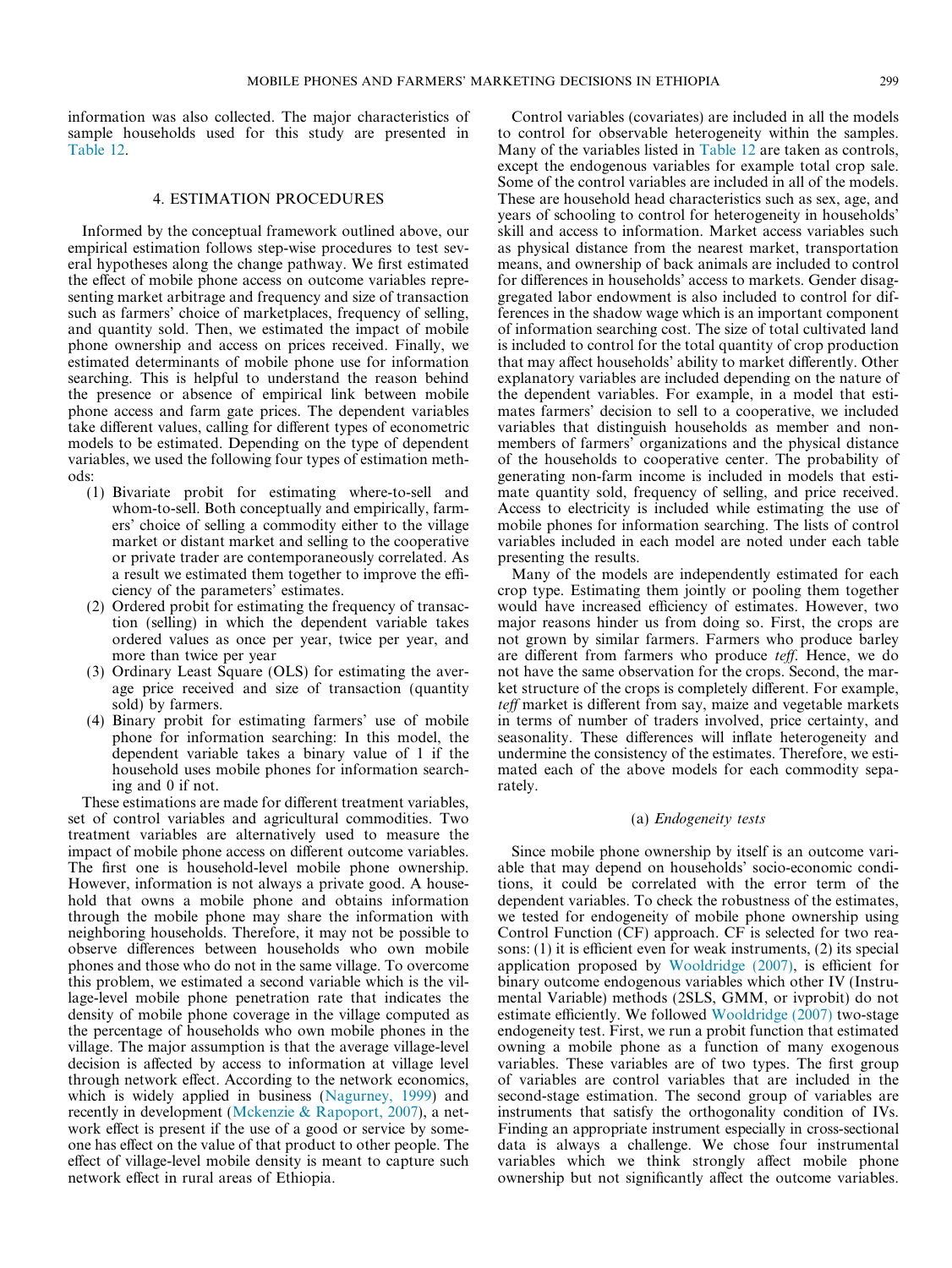<span id="page-4-0"></span>These are; (a) whether a household head and spouse have basic education or not, (b) whether the household has access to electricity or not and, c) cattle ownership as a proxy to wealth. Basic numeric, reading, and writing literacy is an important precondition for a household to own and use mobile phone. Similarly, electric power is very essential to charge mobile phones regularly. Access to electric power is both village and household dependent. In rural Ethiopia, some villages have access to electric power from the national hydropower system. However, many do not have this access but they can access solar power. Solar power access is not uniform, some households own solar power equipment and others do not.

From the first-stage estimation we predicted the generalized residual, which is the inverse Mills ratio of the predicted value of owning a mobile phone. Then, the generalized residual is included in the second-stage estimation that estimated the outcome variables (price, place of sale, and quantity sold) against observed mobile ownership and other control variables other than the instruments. Endogeneity is detected if the generalized residual is statistically significant in the second stage regressions. The result is shown in [Table 13.](#page-11-0) Of the 28 cases over different types of dependent variables and commodities, the generalized residual is only statistically significant for 8 cases. Endogeneity is detected mainly in a model estimating size of transaction or quantity sold at time of sale. It is also detected for selling wheat and barley to cooperatives. Whenever we detected an endogeneity problem, we used the results of the control function estimation. However, for models where endogeneity is not detected we used non-IV estimations. In the absence of endogeneity, performing IV estimation inflates the asymptotic variance of the estimators [\(Wooldridge, 2003\)](#page-10-0).

# 5. RESULTS AND DISCUSSION

#### (a) Mobile phone coverage and ownership in the study areas

The use of mobile phones is rapidly expanding in rural Ethiopia. All the study areas have access to mobile phone coverage. We did not find a village without a mobile phone. Close to half of the households own at least one mobile phone (Table 1). Some households own as many as 6 mobile phones. However, the extent of network coverage and the rates of mobile phone penetration are different across locations. In some districts, three-quarters of the total households own a mobile phone. In others, only one-quarter of the households own a mobile phone. Village-level penetration rate ranges from 23% to 88%.

To further shed light on the distribution of mobile phones across households, we estimated determinants of mobile phone ownership using a probit function. The results are shown in Table 2. All the variables included show the expected

Table 2. Determinants of owning a mobile phone in rural areas of Ethiopia

| Determinants                                 | Marginal effects Std. Err. |       |
|----------------------------------------------|----------------------------|-------|
| Age of the household head                    | $-0.004$                   | 0.002 |
| Market distance in KM                        | $-0.006$ **                | 0.003 |
| Distance from the village center in km       | 0.014                      | 0.010 |
| Distance from all-weather road in km         | $-0.001$ **                | 0.000 |
| Availability of cooperatives in the village. | $-0.044$                   | 0.039 |
| Per capita cultivated land holding           | $-0.002$                   | 0.004 |
| Participation in non-farm activities         | 0.025                      | 0.036 |
| Livestock holding (cattle)                   | $0.032***$                 | 0.005 |
| Basic education of the household head        | 0.194                      | 0.041 |
| Basic education of household head spouse     | $0.127***$                 | 0.038 |
| Access to electric power                     | $0.185***$                 | 0.049 |

Source: Authors' estimation based on 2012 household survey data.

```
Note: N = 758.<br>** p < 0.05.
```
 $*** p < 0.01$ .

sign. Age and education are found as significant variables for owning a mobile phone. As expected, young and educated household heads have higher probability of owing mobile phone than old and uneducated household heads. Wealth as indicated by livestock size is also significant. Better-off farmers are more likely to afford a mobile phone. Access to electric power has significant effects because many of the mobile phones owned by farmers have short-lived batteries and frequent charging is necessary. More interestingly, market access is found to be an important determinant. Famers who are far from the local market and all-weather roads have higher probability of owning mobile phones than farmers who are close to these centers.

#### (b) Market arbitrage

Market arbitrage is broadly defined as a practice of taking advantage of price differences across market places, times, and buyers/sellers of different kinds. In this paper, it includes spatial arbitrage as well as choice of buyers by smallholder producers. In areas where markets are imperfect, prices vary not only across markets but also across traders (buyers). Hence, farmers have to search and choose the higher price among the different buyers in the markets. The buyers could be cooperatives or private traders or consumers. In the study areas, farmers have access to many markets including village, district, and to some extent regional markets. Village markets are very near markets where village assemblers (similar to retailers) purchase agricultural produce for wholesaling in primary and secondary markets. Primary markets are markets located at the center of the district. They are farther than

|  |  |  |  | Table 1. Mobile phone coverage in rural areas of Ethiopia |  |  |  |  |  |  |
|--|--|--|--|-----------------------------------------------------------|--|--|--|--|--|--|
|--|--|--|--|-----------------------------------------------------------|--|--|--|--|--|--|

| Districts (Woredas) | Percent of households owning |
|---------------------|------------------------------|
| Sinana              | 72                           |
| Jeldu               | 45                           |
| Sedden Soddo        | 38                           |
| Dewo                | 26                           |
| Arsi Negele         | 52                           |
| Shashemene          | 42                           |
| Total               | 46                           |

Table 3. Percentage of farmers selling their outputs in village, primary and secondary markets

| Commodity  |      |      | Village market Primary market Secondary market |
|------------|------|------|------------------------------------------------|
| Teff       | 15.8 | 65.6 | 18.7                                           |
| Wheat      | 34.8 | 51.3 | 13.9                                           |
| Maize      | 33.7 | 61.2 | 5.1                                            |
| Barley     | 39.0 | 55.3 | 5.7                                            |
| Peas       | 2.4  | 67.1 | 30.5                                           |
| Beans      | 16.7 | 35.2 | 48.2                                           |
| Vegetables | 30.7 | 41.6 | 27.7                                           |
| Eggs       | 31.3 | 56.7 | 11.9                                           |

Authors' estimation form survey data.

Source: Authors' estimation based on 2012 household survey data.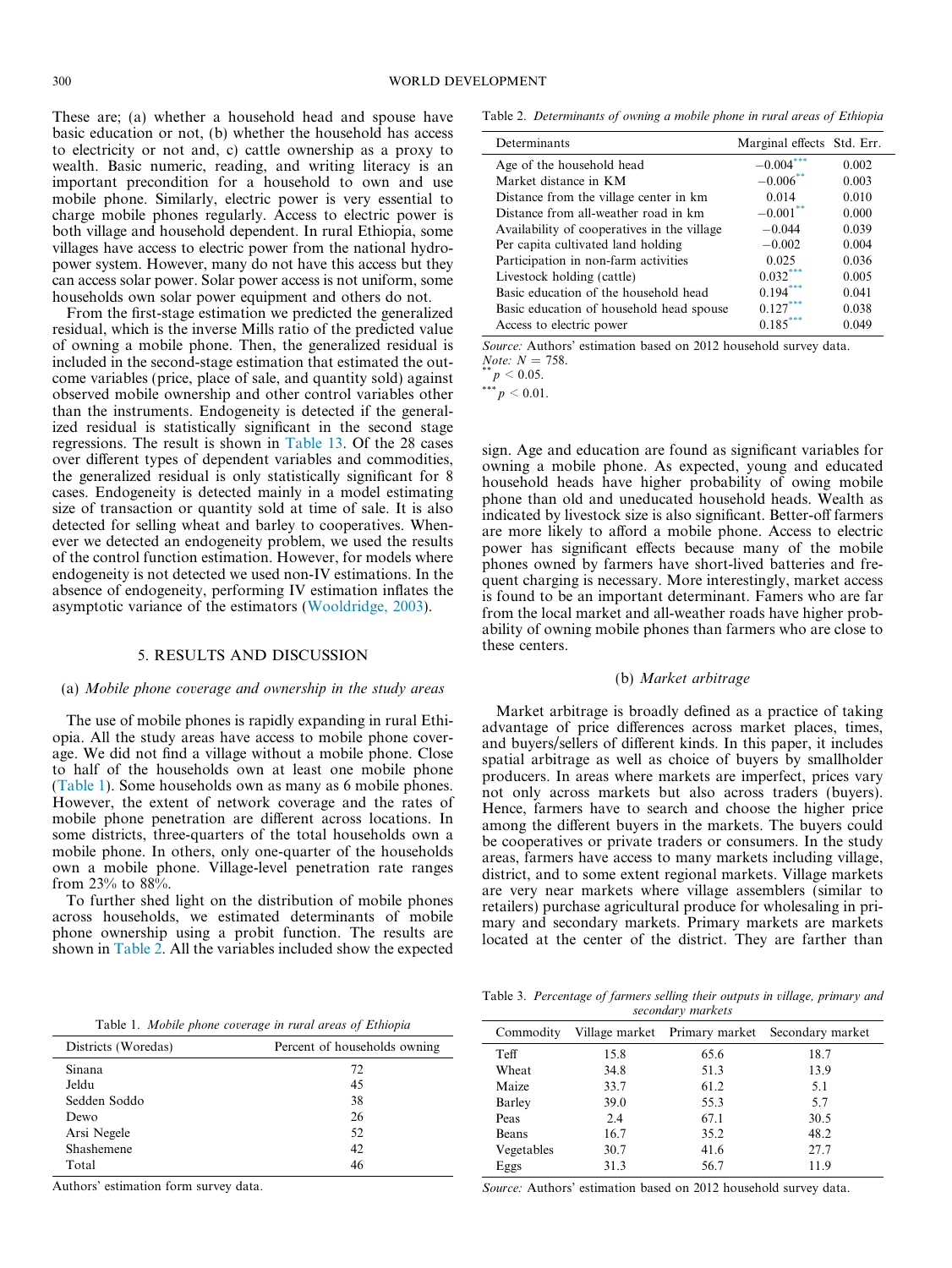<span id="page-5-0"></span>village markets but nearer than secondary markets. Secondary markets are markets whereby regional wholesalers buy grains for transporting to distant consumer markets. In some places the distinction of these markets is subtle. However, one can find at least two marketplaces in a given locality that a farmer has to choose from in deciding where to sell. [Table 3](#page-4-0) summarizes the number of farmers selling to the different markets. Farmers' choice of marketplaces varies across commodities. While low-value (maize, wheat, and barley) and bulky (vegetables) commodities are sold at nearest markets, high-value commodities (teff, peas and beans) are being sold at distant markets. Animal products are usually sold at nearest markets.

Spatial arbitrage in the study area is done by farmers as well as traders. The role of traders depends on where the transaction is taking place and the type of commodity. We consider only the grain market in this paper. Many previous studies ([Gabre-Madhin & Amha, 2005; Minten et al., 2012](#page-9-0)) indicate that the role of traders in Ethiopian grain marketing varies across spatially disaggregated markets. In the village market, they are assemblers who determine price and other terms of trade based on negotiation with farmers. They exchange based on payment on delivery. They do not provide credit. The number of buyers in the village market is very small but farmers do have also option to sale to a bigger district market which is not far from their villages. In this market, the buyers are wholesalers but they do not provide credit for food grains. The number of buyers is large. Pricing is made through bilateral negotiations, however, the farmer has the option to move to the next trader if the negotiation fails. This implies that farmers do really engage in arbitrage between village and district markets and between buyers in each market.

To test the impact of mobile phone on marketplace choice, we grouped markets into two: village and distant markets. Farmers' market choice together with buyers (cooperatives vs. private traders) choice was regressed against householdand community-specific variables including access to mobile phones measured in terms of household- and village-level ownership. The results are presented in Table 4. An important hypothesis tested in this section is whether there is a statistical difference in spatial market choice between farmers with mobile phones and farmers without mobile phones. The sign should depend on the efficiency of the markets. If the village market is efficient (a village market is said to be efficient if the extra cost of marketing is similar to the extra gain of moving the product to the next distant market), farmers who have information about all the markets will tend to sell to the village market. If the village market is inefficient, they will tend to sell to the distant markets. What the mobile phone does is to reveal the efficiency of the market. Thus, the sign of mobile access is inconsequential. In fact, farmers with mobile phone access tend to sell more likely to the village for many of the commodities except for barley (Table 4). However, household-level mobile phone ownership has no statistically significant effect on spatial market choice of farmers except for pulses. This result is in line with previous study in Niger, which found significant effects of mobile phone only on cow pea price dispersion [\(Aker & Fafchamps, 2013](#page-9-0)).

In contrast, village-level mobile phone access has significant and strong impact on marketplace choices for many of the commodities studied. Those farmers who live in highly penetrated villages have higher probability of selling to the village market compared to farmers in less penetrated villages. This indicates a strong network effect in which private mobile phones are generating village public goods or owning mobile phone has positive externality for the village. Information sharing, especially market information, among village

| Commodities     | $\boldsymbol{N}$ | Marginal effects of mobile phone access on probability of<br>selling to the village market $(1)$ |                                    |                         | Marginal effects on the probability of selling to cooperatives<br>(2) |
|-----------------|------------------|--------------------------------------------------------------------------------------------------|------------------------------------|-------------------------|-----------------------------------------------------------------------|
|                 |                  | Household ownership (3)                                                                          | Village-level penetration rate (3) | Household ownership (3) | Village-level penetration rate (3)                                    |
| Teff            | 298              | 0.06                                                                                             | $0.49***$                          | $-0.05$                 | 0.08                                                                  |
|                 |                  | (0.05)                                                                                           | (0.17)                             | (0.04)                  | (0.16)                                                                |
| Wheat           | 478              | 0.05                                                                                             | $0.42***$                          | $-0.20$ <sup>*</sup>    | $-0.07$                                                               |
|                 |                  | (0.05)                                                                                           | (0.13)                             | (0.10)                  | (0.11)                                                                |
| Maize           | 85               | $-0.05$                                                                                          | $-0.28$                            | $-0.66$                 | $-0.64$ <sup>*</sup>                                                  |
|                 |                  | (0.37)                                                                                           | 0.46                               | (0.46)                  | (0.35)                                                                |
| Barley          | 132              | 0.07                                                                                             | $0.92***$                          | $-0.08$                 | 0.38                                                                  |
|                 |                  | (0.08)                                                                                           | (0.25)                             | (0.07)                  | (0.31)                                                                |
| Pulses(4)       | 186              | $0.10^{\circ}$                                                                                   | $0.82***$                          | NA                      | NA.                                                                   |
|                 |                  | (0.05)                                                                                           | (0.16)                             |                         |                                                                       |
| Vegetables      | 96               | 0.0001                                                                                           | $0.74$ **                          | NA                      | <b>NA</b>                                                             |
|                 |                  | (0.10)                                                                                           | (0.30)                             |                         |                                                                       |
| Animal products | -82              | 0.07                                                                                             | $0.77$ **                          | NA                      | <b>NA</b>                                                             |
|                 |                  | (0.11)                                                                                           | (0.26)                             |                         |                                                                       |

Table 4. Effect of mobile phone on market arbitrage (marginal values and robust standard errors derived from biprobit estimation)

Source: Authors' estimation based on 2012 household survey data.

Notes: (1) Control variables included are household head characteristics (sex, age, and years of schooling), per capita cultivated land holding, number of female adults, number of male adults, distance from the nearest market, transportation means, number of back animals and availability of cooperative in the village or not. (2) In addition to the variables listed in (1), membership to cooperative is included. (3) While households' ownership measures whether a household owns a mobile phone or not, village-level penetration rate measures percentage of farmers who own mobile phones in the village. It is meant to account for village-level information flow. (4) The number of farmers selling pulses, animal products, and vegetables to cooperatives is very few and hence unable to make any regression. (5) Pulses include peas and beans, (6) numbers in the parentheses are standard errors, (7) NA implies not applicable because the commodity is not sold to cooperatives.

$$
^{\ast }p\leq 0.10.
$$

$$
^{\ast\ast}p\leq0.05.
$$

 $\overline{f}^* \overline{p}$  < 0.01.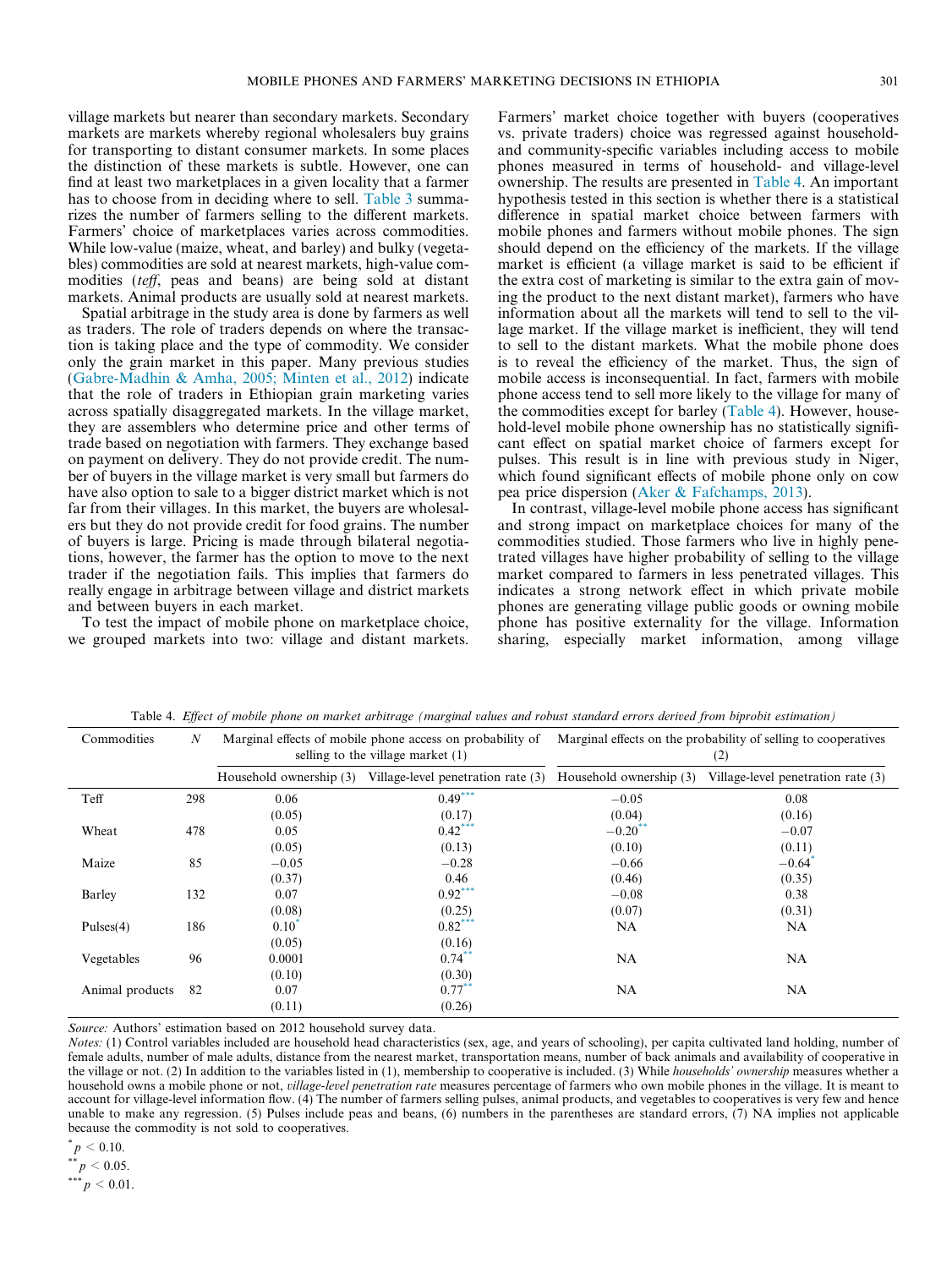residents is very common in Ethiopia. This is particularly the case in areas where village residents are uniform in terms of socio-cultural factors such as religion and ethnicity. Our sample areas are uniform with regard to these factors. They are drawn from the same region. This uniformity has allowed farmers to share information generated through mobile phones However, the results have to be interpreted cautiously in a sense that highly penetrated villages might be those villages which are located in a well-developed market so that farmers sell to that market not because of mobile phones but because of the development of the market and the fact that a market is close to them.

[Table 4](#page-5-0) also shows the impact of mobile phone access on selling to cooperatives or to private trader. Here we tested if there is any variation in buyer choice due to mobile phone access. For many commodities the impact is insignificant. It is significant and negative only for maize and wheat. Farmers who have access to mobile phones are less likely to sell to the cooperative. This is in line with our expectation that farmers sell to cooperatives because they lack adequate information about open (traders') markets. If they get enough information from the open market via mobile phones, there is little incentive for famers to sell to the cooperative market.

#### (c) Frequency and size of transaction

Table 5 summarizes the average quantity per transaction and the frequency of selling for the different commodities. The results reveal that farmers who own mobile phones seem selling higher quantity per transaction than farmers who do not have mobile phones for most of the commodities studied. It is also observed that perishable and bulk products such as animal products and vegetables are sold more frequently than storable commodities (Table 5).

However, there seems to be a significant difference among farmers on the frequency of selling the same commodity requiring extra explanations other than storability and perishability. One such explanation is searching cost which includes substantial amount of sunk costs that have to be incurred per sale. Thus, if searching cost is pervasive, farmers prefer to sell less frequently than the case where searching cost is less important. In a situation where searching cost is low, one can sell or buy products at any time when he/she wants to do so. The opposite is true if the searching cost is high. If the searching cost is large and that cost is incurred each time of transaction, a rational market operator plans to transact less frequently.

However, this conceptual argument is not supported by the empirical statistical tests [\(Table 6\)](#page-7-0). [Table 6](#page-7-0) presents the results of ordered probit that estimated the probability of selling

frequencies against household-level mobile phone ownership and village penetration rate. Even though many of the commodity-specific models predicted positive effect of mobile phone ownership on selling frequency, they are not statistically significant. Similarly, village-level mobile phone penetration rates have shown a statistically significant impact on the probability of frequent selling only in two commodities (Wheat and Barley). An increase in mobile density at village level increases the probability of frequent selling (more than twice per year) for these commodities. In general, it seems that the difference in selling frequency among farmers is not due to mobile phone access. Mobile phone access has little effect on frequency of selling.

The traditional way of market information searching is through face-to-face contact with potential buyers. This method requires carrying the product by the person searching for prices. To make the searching process easy and less costly, farmers prefer to carry small quantities per time of selling. Such a strategy will no longer be required in the presence of mobile phones that reduce the cost of information searching and hence farmers tend to pack larger quantity per time of sale. We tested this hypothesis by regressing size of transaction (quantity sold per sale) against mobile phone access at household and village level separately. The result revealed that mobile phone has indeed statistically a significant positive effect on average quantity per transaction for four commodities (teff, wheat, maize, and vegetables) out of six commodities ([Table 6\)](#page-7-0). In a risky market, farmers prefer to sell piecemeal. Access to mobile phone reduces information risk and hence encourages farmers to sell larger quantities per transaction. Unlike other marketing decisions, the effect of household-level mobile phone access is wider than village-level mobile phone access for this decision. This could be due to the fact that the decision on quantity of transaction is made based on household-specific (private) information unlike others like where or whom to sell, which can be decided by publicly available information. Generally, the effect of mobile phone access is relatively strong in quantity of transactions than frequency of transaction.

#### (d) Producer prices

Farmers receive different prices for the same crop. [Table 7](#page-7-0) shows the significant difference among farmers' prices as implied by large coefficient of variation that ranges from 27% to 67%. This variation could be attributed to access to price information. We disaggregated the mean prices by mobile ownership to examine how information through mobile phone helps in obtaining a better price [\(Table 7](#page-7-0)).

| Table 5. Frequency and quantity of transactions by smallholder farmers |  |  |  |  |  |  |  |  |
|------------------------------------------------------------------------|--|--|--|--|--|--|--|--|
|------------------------------------------------------------------------|--|--|--|--|--|--|--|--|

| Commodities | $\boldsymbol{N}$ | Percentage of farmers who sold |                |                        | Average quantity per transaction in 100 kg |                      |
|-------------|------------------|--------------------------------|----------------|------------------------|--------------------------------------------|----------------------|
|             |                  | Once per year                  | Twice per year | More than twice a year | Who own mobile phone                       | Not own mobile phone |
| Teff        | 306              | 16.3                           | 42.2           | 41.5                   | l.8                                        | 1.2                  |
| Wheat       | 545              | 21.8                           | 35.8           | 42.4                   | 16.5                                       | 10.6                 |
| Maize       | 98               | 23.5                           | 29.6           | 46.9                   | 5.4                                        | 3.2                  |
| Barley      | 135              | 17.8                           | 40.0           | 42.2                   | 5.3                                        | 10.7                 |
| Pulses      | 81               | 32.1                           | 25.9           | 42.0                   |                                            | 2.6                  |
| Vegetables  | 100              | 22.0                           | 15.0           | 63.0                   | 14.6                                       | 4.7                  |
| Eggs        | 68               | 1.5                            | 4.4            | 94.1                   | 7. I                                       |                      |

Source: Authors' estimation based on 2012 household survey data.

Note: Quantity sold per time of sale is derived by dividing the total annual sale to the frequency of selling per year.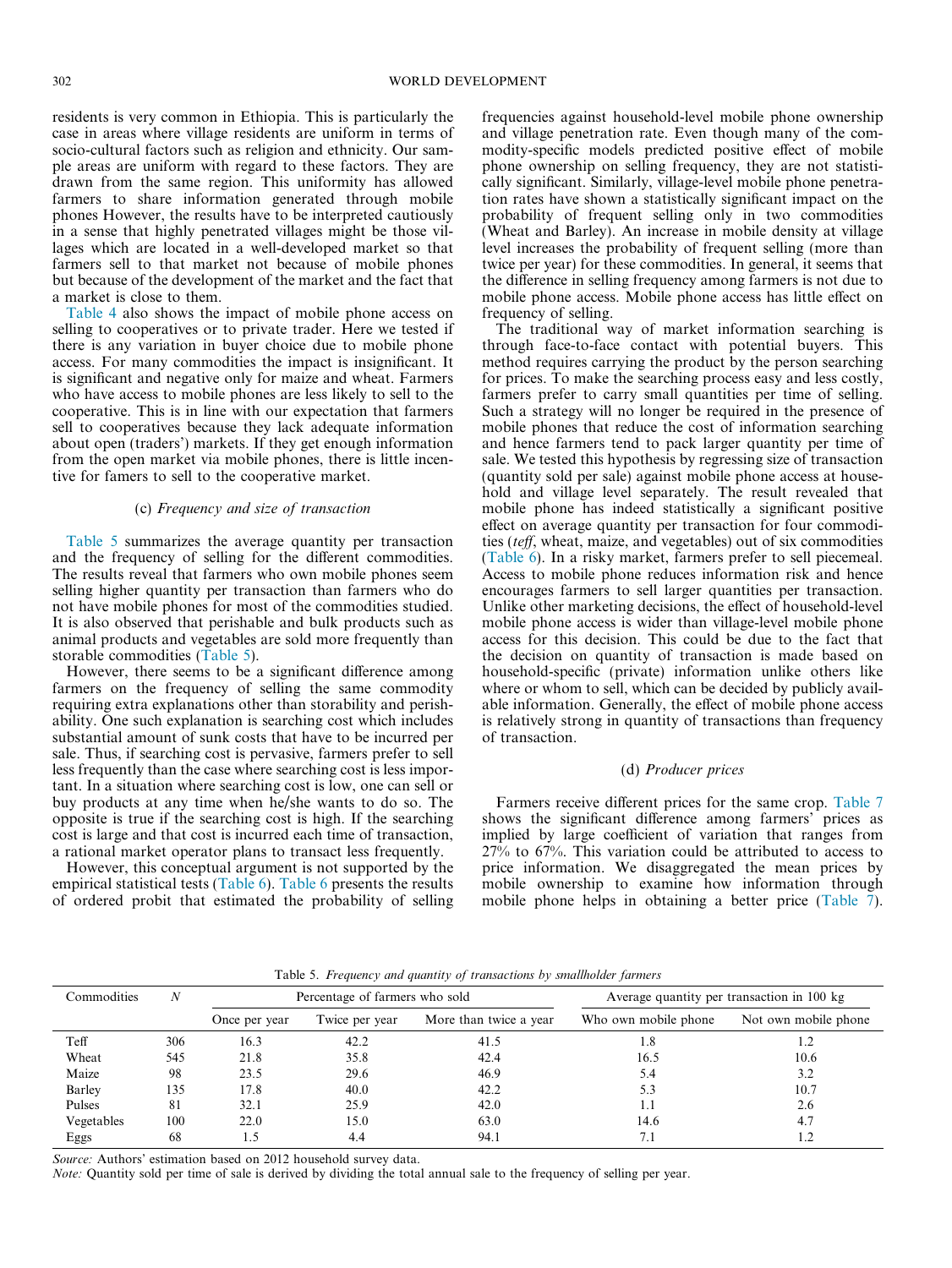<span id="page-7-0"></span>

| Commodities     | Marginal effects of mobile phone access on probability of<br>selling frequently $(1, 2)$ |                                | Elasticity of quantity supply to mobile phone access (2) |                                |  |
|-----------------|------------------------------------------------------------------------------------------|--------------------------------|----------------------------------------------------------|--------------------------------|--|
|                 | Household ownership                                                                      | Village-level penetration rate | Household ownership                                      | Village-level penetration rate |  |
| Teff            | 0.005                                                                                    | 0.011                          | $1.154$ **                                               | $-2.177***$                    |  |
|                 | (0.06)                                                                                   | (0.22)                         | (0.53)                                                   | (0.80)                         |  |
| Wheat           | $-0.001$                                                                                 | 0.233                          | $1.632***$                                               | $4.620***$                     |  |
|                 | (0.04)                                                                                   | (0.14)                         | (0.37)                                                   | (0.36)                         |  |
| Maize           | 0.018                                                                                    | 0.215                          | $0.491***$                                               | 0.604                          |  |
|                 | (0.10)                                                                                   | (0.39)                         | (0.19)                                                   | (0.87)                         |  |
| Barley          | 0.094                                                                                    | $0.678***$                     | 1.119                                                    | 0.980                          |  |
|                 | (0.08)                                                                                   | (0.34)                         | (0.72)                                                   | (0.80)                         |  |
| Pulses          | 0.113                                                                                    | 1.854                          | $-0.506$                                                 | 0.884                          |  |
|                 | (0.10)                                                                                   | (1.18)                         | (0.40)                                                   | (1.56)                         |  |
| Vegetables      | $-0.075$                                                                                 | $-0.367$                       | $3.291$ **                                               | $-0.837$                       |  |
|                 | (0.10)                                                                                   | (0.37)                         | (1.25)                                                   | (1.97)                         |  |
| Animal products | (0.03)                                                                                   | 0.084                          | NA                                                       | NA                             |  |
|                 | (0.08)                                                                                   | (0.20)                         |                                                          |                                |  |

Table 6. Effect of mobile phone access on frequency and size of transaction

Source: Authors' estimation based on 2012 household survey data.

*Note:* (1) Frequency of transaction is defined as  $1 =$  if a farmers sells only once a year; 2 if a farmer sells twice a year; 3 if a farmer sells more than twice a year. It is estimated using ordered probit. The marginal effects reported here are the marginal effects of the highest order, that is, the marginal effects of owning mobile phone and an increase in village-level penetration rate on frequent selling (more than twice a year). For example, 0.094 under household ownership for barley is interpreted as owning mobile phone increases the probability of selling more than twice a year by about 0.094. Similarly 0.678 under village-level penetration rate, it is interpreted as an increase in penetration rate by one, increases the probability of selling more than twice per year by about 0.678. (2) Control variables included are household head characteristics (sex, age, and years of schooling), per capita cultivated land holding, distance from the nearest market, and distance from village center, transportation means, and households' participation in non-farm income generation. (3) Numbers in the parentheses are standard errors. (4) NA implies not applicable because the commodity is not sold to cooperatives.

 $p < 0.10$ .

 $p < 0.05$ .

 $*** p < 0.01$ .

| Table 7. Variation in producer prices among farmers |  |  |  |
|-----------------------------------------------------|--|--|--|
|                                                     |  |  |  |

| Crops  | Coefficient  | Mean price in ETB/100 kg |                            |                                |       |  |
|--------|--------------|--------------------------|----------------------------|--------------------------------|-------|--|
|        | of variation | Total                    | Do not own<br>mobile phone | Own mobile Difference<br>phone |       |  |
| Teff   | 0.67         | 1,106                    | 1,078                      | 1,161                          | 82    |  |
| Wheat  | 0.27         | 663                      | 666                        | 661                            | $-5$  |  |
| Maize  | 0.32         | 460                      | 442                        | 482                            | 40    |  |
| Barley | 0.42         | 609                      | 621                        | 597                            | $-23$ |  |

Source: Authors' estimation based on 2012 household survey data. Note: We reported only for the four crops because the other three commodities such as vegetables, animal products, and pulses represent group commodities. They do not have single price life wheat. For example, in pulses you find chickpea and haricot bean, we pooled together because of their similarity in production and marketing practices but their prices are different. The sample size is very small to estimate for each commodity in the group.

Farmers with mobile phones receive higher prices in only two of the four crops.

However, this descriptive result is not sufficient to attribute mobile phone ownership to price differences. An econometric model is used to estimate the actual effect of mobile phone ownership on prices of different crops. The model is specified as

$$
\ln P_i = \alpha_0 + \alpha_1 L_i + \alpha_2 M_i + \alpha_3 Q_i + \varepsilon_i
$$

where  $\ln P$  is the logarithmic transformation of nominal prices and the right hand variables are the different explanatory variables. Farmers receive different prices for many reasons. First, they are located in different places where prices are different due to distance to central markets. This effect is controlled by L. Second, the time of selling might be different. Third, the place of selling and the type of buyer could be different causing significant difference in prices received. These variables: time of selling, place of selling, and type of buyer are endogenous to mobile phone ownership. Farmers with mobile phones can sell at time where they fetch higher price, to a buyer who offers higher price and to the market that has a higher net price through intensive price searching and negotiation. Thus, the effects of these variables (time of selling, place of selling, type of buyer) are captured through mobile phone ownership, M. Fourth, the total quantity a farmer supplied to the market in a year, represented by  $Q$  may matter for the level of price the farmer receive from traders. Finally, the quality of grain supplied by the different farmers could be different. Unfortunately, we did not have quality information in our data set and hence unable to include it as an explanatory variable.

The results indicate that mobile phone ownership has no statistically significant effect on the level of price except for wheat [\(Table 8](#page-8-0)). The elasticity of wheat price is significant and positive. This could be due to the fact that wheat is being traded by Ethiopian Government as a strategy to stabilize food price volatility and hence price information for wheat can easily be accessed through mobile phones. The effect of village-level mobile phone access is totally insignificant. This result is consistent with the findings of previous studies ([Aker & Fafchamps, 2013; Fafchamps & Minten, 2012\)](#page-9-0).

This analysis and the previous ones showed that the effect of mobile phone access on farmers marketing decision and price received is either nil or very minimal. Three possible reasons may explain these findings: (1) farmers may not need information at all because they do not do spatial and temporal arbitrage. (2) Farmers may not use the mobile phones for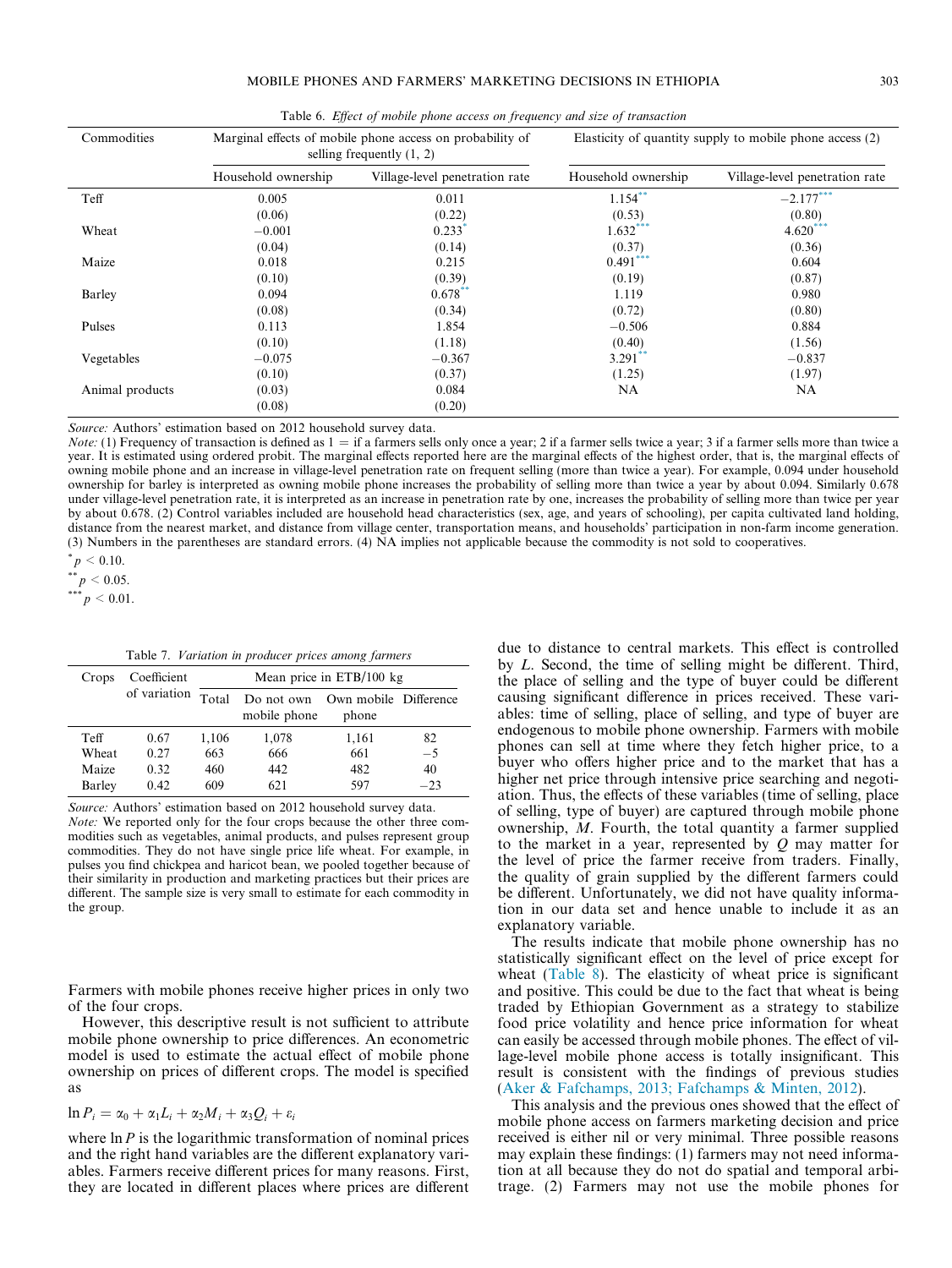<span id="page-8-0"></span>Table 8. The effect of mobile phone ownership on producer prices

| Mobile phone access      | Logarithm of prices (elasticity and std.<br>$Err.$ ) |                      |          |        |
|--------------------------|------------------------------------------------------|----------------------|----------|--------|
|                          | Teff                                                 | Wheat                | Maize    | Barley |
| Household ownership      | 0.012                                                | $0.071$ <sup>*</sup> | 0.155    | 0.024  |
|                          | (0.04)                                               | (0.04)               | (0.12)   | (0.09) |
| Village penetration rate | 0.192                                                | $-0.069$             | $-0.111$ | 0.235  |
|                          | (0.21)                                               | (0.20)               | (0.50)   | (0.78) |

Source: Authors' estimation based on 2012 household survey data. Note: (1) The numbers in the parenthesis are standard errors. (2) Control variables included are district dummies and total quantity sold per year.  $p < 0.10$ .

information searching; and (3) the information obtained through mobile phones is not relevant. We examined the first two of these possibilities. Our data do not allow us to verify the last hypotheses.

# (e) Do farmers need price information for marketing decision?

Previous studies which have more or less similar findings attribute the absence of mobile phone's impact on smallholders' decision to farmers' inability to engage in spatial arbitrage. In other words, it seems that farmers' marketing decisions are not guided by price information rather by other structural problems such as immediate need of cash, availability of transportation, and others. This prompted us to ask whether famers need information for making marketing decisions. We specifically asked farmers whether they search for price information before packing their outputs for sale. The result indicated that about 90% of the farmers indeed search for market information before selling their produce. This implies that market arbitrage is a common practice among smallholder farmers. Farmers search prices of different local and central markets and different buyers. The major sources of market information are traders, media, and development agents (Table 9). Of the farmers who seek market information, close to 72% search from traders and development agents which can be communicated with either through mobile phones or face-to-face interaction. Such information searching either improves their bargaining power or provides alternative markets from which they can choose from to obtain higher prices. The quantity farmers' supply to the market might be very small and uneconomical to arbitrage between central and local markets. However, smallholder farmers access several local and regional markets to arbitrage. If they do not arbitrage, searching information is meaningless.

#### (f) Do farmers' use mobile phone for information searching

We also asked whether farmers who search price information use mobile phones or not. The results indicate that the use of mobile phone for acquiring business information is very limited. Only 43% of farmers who own mobile phones use them to search for market information (Table 10). Surprisingly, some farmers who have no mobile phone obtain market information through mobile phones. Possible explanation would be the use of neighbors' mobile phones or sharing information from neighbors who own mobile phones. This is consistent with the higher effect of villagelevel mobile phone density on different marketing decisions presented earlier.

The use of mobile phones for information searching depends on demand and supply side factors of accessing information. The demand for information relates to the quantity of product the farmers supply to the market, farmer's awareness about the importance of information, the ability of getting information through other means and access to mobile phones. It also relates to the technical ability of the farmer in using mobile phones. The supply side factors relate to the presence of an information source which provides reliable and accessible information. All these variables were represented by different proxy variables and a probit model was estimated to investigate the relative importance of the demand and supply side factors.

The results clearly indicate that farmers who are close to an institutional center, be it the open market, cooperative, or the village center, have a higher probability of using mobile phones for information searching than farmers who are far from such centers [\(Table 11](#page-9-0)). Farmers closer to markets might have better access to information sources from which they obtain reliable information about current and expected prices as they might have better social ties with traders and institutions in the market than distant farmers, which has been proved in previous studies ([Tadesse &](#page-10-0) [Shively, 2013](#page-10-0)). Therefore, availability of an information source is more important than lack of information for driving farmers' decisions to use mobile phones for information searching. This implies that the demand for information is less strong than the supply of information in explaining the use of ICT for agricultural decisions. A mere existence of mobile phones in the village may not necessarily mean farmers are using the technology to solve information problems. Only those who have access to an information source and know where to search for information are using the technology to facilitate information access.

As expected, younger households are more likely to use mobile phones for information searching than older house-

| Table 9. Sources of market information |           |            |  |  |  |  |
|----------------------------------------|-----------|------------|--|--|--|--|
| Sources                                | Frequency | Percentage |  |  |  |  |
| <b>Traders</b>                         | 423       | 50.5       |  |  |  |  |
| Radio and TV                           | 222       | 26.5       |  |  |  |  |
| Development Agents                     | 181       | 21.6       |  |  |  |  |
| Cooperatives                           | 5         | 0.6        |  |  |  |  |
| Neighboring Farmers                    | 4         | 0.5        |  |  |  |  |
| Others                                 | っ         | 02         |  |  |  |  |
|                                        |           |            |  |  |  |  |

Source: Authors' estimation based on 2012 household survey data.

Table 10. Percentage of households using mobile phone for market information searching

| Owning mobile phone                    | Percentage | % of farmers use<br>mobile phone for market<br>information searching |
|----------------------------------------|------------|----------------------------------------------------------------------|
| Farmers who own mobile<br>phones       | 46 (464)   | 43 (200)                                                             |
| Farmers who do not own<br>mobile phone | 54 (548)   | 6 (32)                                                               |
| Total                                  | 100 (1012) | 23 (232)                                                             |

Source: Authors' estimation based on 2012 household survey data. Numbers in the parentheses are number of farmers.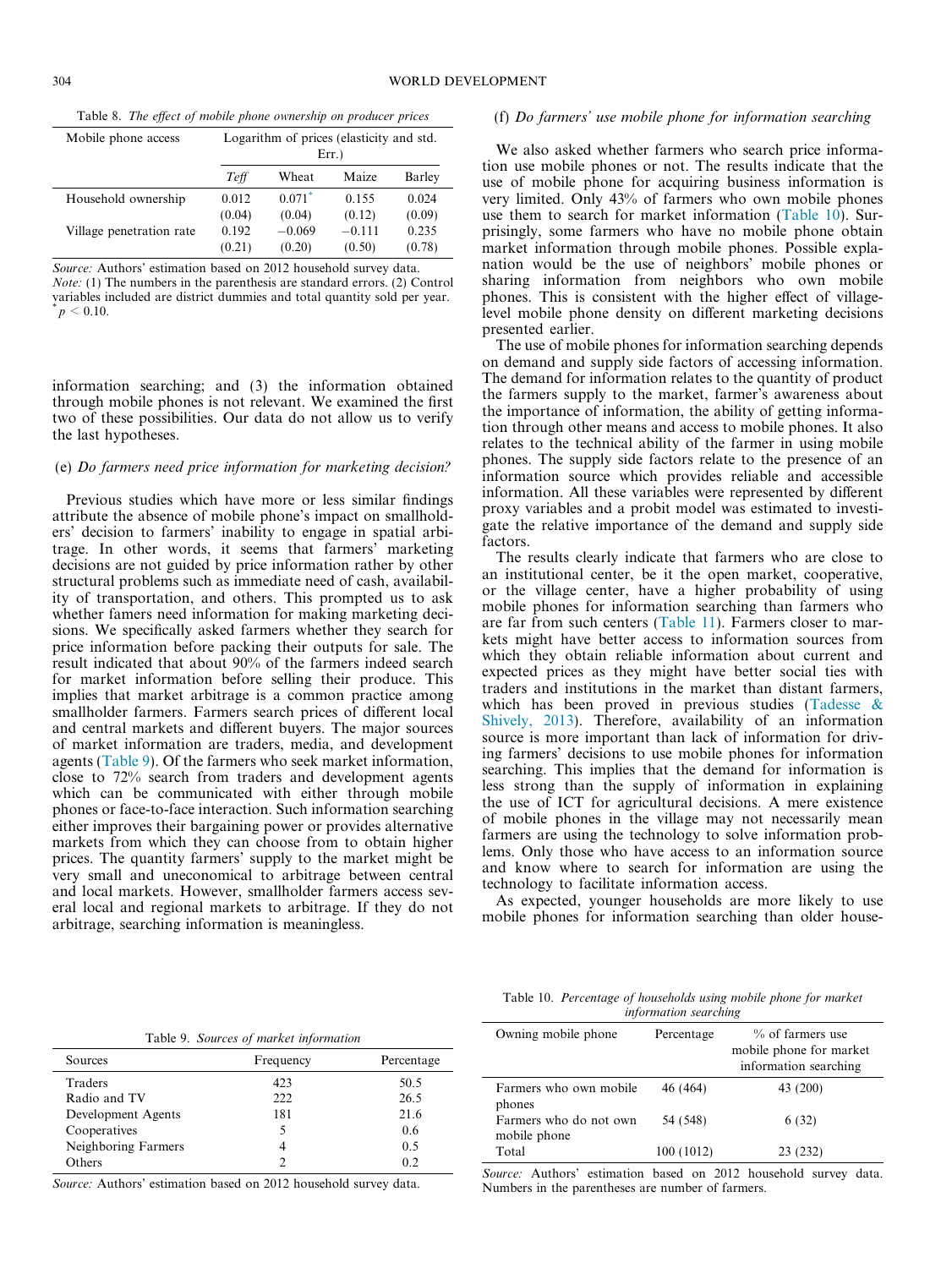| Explanatory variables                                           | The whole              | Mobile owners |  |
|-----------------------------------------------------------------|------------------------|---------------|--|
|                                                                 | sample                 | only          |  |
| Owning mobile                                                   | $0.4002***$            |               |  |
|                                                                 | (0.0890)               |               |  |
| Market distance                                                 | $-0.0094$ ***          | $-0.0118$ **  |  |
|                                                                 | (0.0029)               | (0.0053)      |  |
| Distance from village center                                    | $-0.0154$ <sup>*</sup> | $-0.0316^*$   |  |
|                                                                 | (0.0084)               | (0.0169)      |  |
| Distance form all-weather                                       | 0.0004                 | 0.0025        |  |
| road                                                            |                        |               |  |
|                                                                 | (0.0002)               | (0.0023)      |  |
| Availability of cooperative in<br>the village ( <i>Kebele</i> ) | $0.0570^*$             | 0.0755        |  |
|                                                                 | (0.0313)               | (0.0602)      |  |
| Per capita cultivated land                                      | $-0.0007$ *            | 0.0195        |  |
| holding                                                         |                        |               |  |
|                                                                 | (0.0004)               | (0.0704)      |  |
| Age of the household head                                       | $-0.0009$              | $-0.0020$     |  |
|                                                                 | (0.0012)               | (0.0025)      |  |
| Years of schooling of the                                       | $-0.0049$              | $-0.0027$     |  |
| household head                                                  |                        |               |  |
|                                                                 | (0.0045)               | (0.0085)      |  |
| Access to electricity                                           | $-0.0373$              | $-0.0054$     |  |
|                                                                 | (0.0406)               | (0.0734)      |  |
| Generalized Residual /IMR                                       | $-0.0454$              | 0.0000        |  |
| (1)                                                             |                        |               |  |
|                                                                 | (0.0575)               | (0.1052)      |  |
| $\boldsymbol{N}$                                                | 736                    | 347           |  |

<span id="page-9-0"></span>Table 11. Determinants of the probability of using mobile phone for market information searching (marginal effects and standard errors)

Source: Authors' estimation based on 2012 household survey data. Note: (1) generalized residual is used in the first model that estimates for the whole sample and inverse mills ratio (IMR) is used in the second equation for only to mobile owners. While the generalized residual is meant to control endogeneity, IMR is to control for selection bias. (2) Numbers in the parentheses are standard errors.

 $p < 0.1$ .  $*\hat{p}$  < 0.05.

 $*** p < 0.01$ .

holds. Access to electric power robustly explains the use of mobile phones for better market information.

6. CONCLUSION AND RECOMMENDATIONS

Translating technological opportunities into economic benefits has always been a development challenge in smallholder agriculture. Sometimes, the adoption of a new technology may not necessarily mean farmers are optimally using the technology and maximizing the benefit of the potential of that technology. Mobile phone is a case in point. Many farmers own mobile phones but to what extent this mobile phone is helping farmers in making marketing decisions is an important concern that many researchers and development practitioners want to understand more. This paper assessed the impact of mobile phone access both at household and village levels on marketing decisions and prices received by farmers in Ethiopia. The results are mixed. However, in general, the impact is not strong enough to believe that mobile phones are really helping farmers marketing decisions. The empirical analyses on farm gate prices clearly indicate that the impact is almost always insignificant. These findings suggest that cell phones may be useful for certain farmers in certain types of circumstances but in the study area mobile phones do not seem to be an important channel to access price information. The absence of mobile phones as an effective means of price discovery suggests that there exists scope for alternative means of providing price information.

Furthermore, the explanation for absence of mobile phones as an effective means of accessing price information could be the limited use of mobile phones for searching agricultural information. Only few of the farmers use mobile phones to reduce information searching costs. This seems to be due to lack of information sources that can deliver relevant information to farmers. We, therefore, recommend establishing information centers either at farmers' cooperative centers or at local agricultural development centers that serve farmers as a reliable source of information and knowledge.

The weak impact of mobile phone access on farmers' benefits may also be attributed to the fact that efficiency created due to mobile phones may be appropriated by traders more than farmers. In this case, policy action is required to improve the distribution of market improvement gains among farmers and local traders.

# REFERENCES

- [Aker, J. C. \(2011\). Dial A for agriculture: Using ICTs for agricultural](http://refhub.elsevier.com/S0305-750X(14)00408-2/h0005) [extension in developing countries.](http://refhub.elsevier.com/S0305-750X(14)00408-2/h0005) Agricultural Economics, 42(6).
- Aker, J. C., & Fafchamps, M. (2013). Mobile phone coverage and producer markets: Evidence from West Africa. CSAE Working Paper, WPS/2013-09.
- [Aker, J. C., & Mbiti, I. M. \(2010\). Mobile phones and](http://refhub.elsevier.com/S0305-750X(14)00408-2/h0015) [economic development in Africa.](http://refhub.elsevier.com/S0305-750X(14)00408-2/h0015) Journal of Economic Perspectives[,](http://refhub.elsevier.com/S0305-750X(14)00408-2/h0015) [\[summer\]](http://refhub.elsevier.com/S0305-750X(14)00408-2/h0015).
- [Alene, A. D., Manyong, V. M., manya, G., Mignouna, H. D., Bokanga,](http://refhub.elsevier.com/S0305-750X(14)00408-2/h0020) [M., & Odhiambo, G. \(2008\). Smallholder market participation under](http://refhub.elsevier.com/S0305-750X(14)00408-2/h0020) [transactions costs: Maize supply and fertilizer demand in Kenya.](http://refhub.elsevier.com/S0305-750X(14)00408-2/h0020) Food [Policy, 33](http://refhub.elsevier.com/S0305-750X(14)00408-2/h0020)(4[\), 318–328.](http://refhub.elsevier.com/S0305-750X(14)00408-2/h0020)
- [Buys, P., Dasgupta, S., Thomas, T. S., & Wheeler, D. \(2009\). Determi](http://refhub.elsevier.com/S0305-750X(14)00408-2/h0025)[nants of a digital divide in sub-Saharan Africa: A spatial econometric](http://refhub.elsevier.com/S0305-750X(14)00408-2/h0025) [analysis of cell phone coverage.](http://refhub.elsevier.com/S0305-750X(14)00408-2/h0025) World Development, 37(9[\), 1494–1505](http://refhub.elsevier.com/S0305-750X(14)00408-2/h0025).
- [deJanvry, A., Fafchamps, M., & Sadoulet, E. \(1991\). Peasant household](http://refhub.elsevier.com/S0305-750X(14)00408-2/h0030) [behaviour with missing markets: Some paradoxes explained.](http://refhub.elsevier.com/S0305-750X(14)00408-2/h0030) Economic [Journal, 101](http://refhub.elsevier.com/S0305-750X(14)00408-2/h0030)[, 1400–1417.](http://refhub.elsevier.com/S0305-750X(14)00408-2/h0030)
- Donovan, K. (2011). Anytime, anywhere: Mobile devices and services and their impact on agriculture and development. Module 3 in ICT in Agriculture: Connecting Smallholders to Knowledge, Networks, and Institution: The World Bank Report No. 64605.

Fafchamps, M. (2004). [Market institutions in Sub-Saharan Africa: Theory](http://refhub.elsevier.com/S0305-750X(14)00408-2/h0040) [and evidence](http://refhub.elsevier.com/S0305-750X(14)00408-2/h0040)[. London: The MIT Press](http://refhub.elsevier.com/S0305-750X(14)00408-2/h0040).

- [Fafchamps, M., & Minten, B. \(2012\). Impact of SMS-based agricultural](http://refhub.elsevier.com/S0305-750X(14)00408-2/h0045) information on Indian farmers. [The World Bank Economic Review,](http://refhub.elsevier.com/S0305-750X(14)00408-2/h0045) 26[\(3\), 383–414.](http://refhub.elsevier.com/S0305-750X(14)00408-2/h0045)
- Gabre-Madhin, E., & Amha, W. (2005). Characterizing grain traders. Paper presented at the Policies for improved land management and agricultural market development in the Ethiopia highlands, Addis Ababa, Ethiopia.
- [Haward, P. N., & Mazaheri, N. \(2009\). Telecommunications reform,](http://refhub.elsevier.com/S0305-750X(14)00408-2/h0055) [internet use and mobile phone adoption in the developing world.](http://refhub.elsevier.com/S0305-750X(14)00408-2/h0055) [World Development, 37](http://refhub.elsevier.com/S0305-750X(14)00408-2/h0055)(7)[, 1159–1169](http://refhub.elsevier.com/S0305-750X(14)00408-2/h0055).
- [Holden, S., Shiferaw, B., & Pender, J. \(2001\). Market imperfections and](http://refhub.elsevier.com/S0305-750X(14)00408-2/h0060) [land productivity in the Ethiopian Highlands.](http://refhub.elsevier.com/S0305-750X(14)00408-2/h0060) Journal of Agricultural [Economics, 52](http://refhub.elsevier.com/S0305-750X(14)00408-2/h0060)(3)[, 53–70](http://refhub.elsevier.com/S0305-750X(14)00408-2/h0060).
- [Jensen, R. \(2007\). The digital provide: Information \(technology\), market](http://refhub.elsevier.com/S0305-750X(14)00408-2/h0065) [performance and welfare in the South Indian fisheries sector.](http://refhub.elsevier.com/S0305-750X(14)00408-2/h0065) Quarterly [Journal of Economics, 122](http://refhub.elsevier.com/S0305-750X(14)00408-2/h0065)(3)[, 879–924](http://refhub.elsevier.com/S0305-750X(14)00408-2/h0065).
- [Jensen, R. \(2010\). Information, efficiency and welfare in agricultural](http://refhub.elsevier.com/S0305-750X(14)00408-2/h0070) markets. [Agricultural Economics, 41](http://refhub.elsevier.com/S0305-750X(14)00408-2/h0070)(S1), 203-216.
- [Lio, M., & Liu, M. \(2006\). ICT and agricultural productivity: Evidence](http://refhub.elsevier.com/S0305-750X(14)00408-2/h0075) from cross-country data. [Agricultural Economics, 34](http://refhub.elsevier.com/S0305-750X(14)00408-2/h0075)(3[\), 221–228](http://refhub.elsevier.com/S0305-750X(14)00408-2/h0075).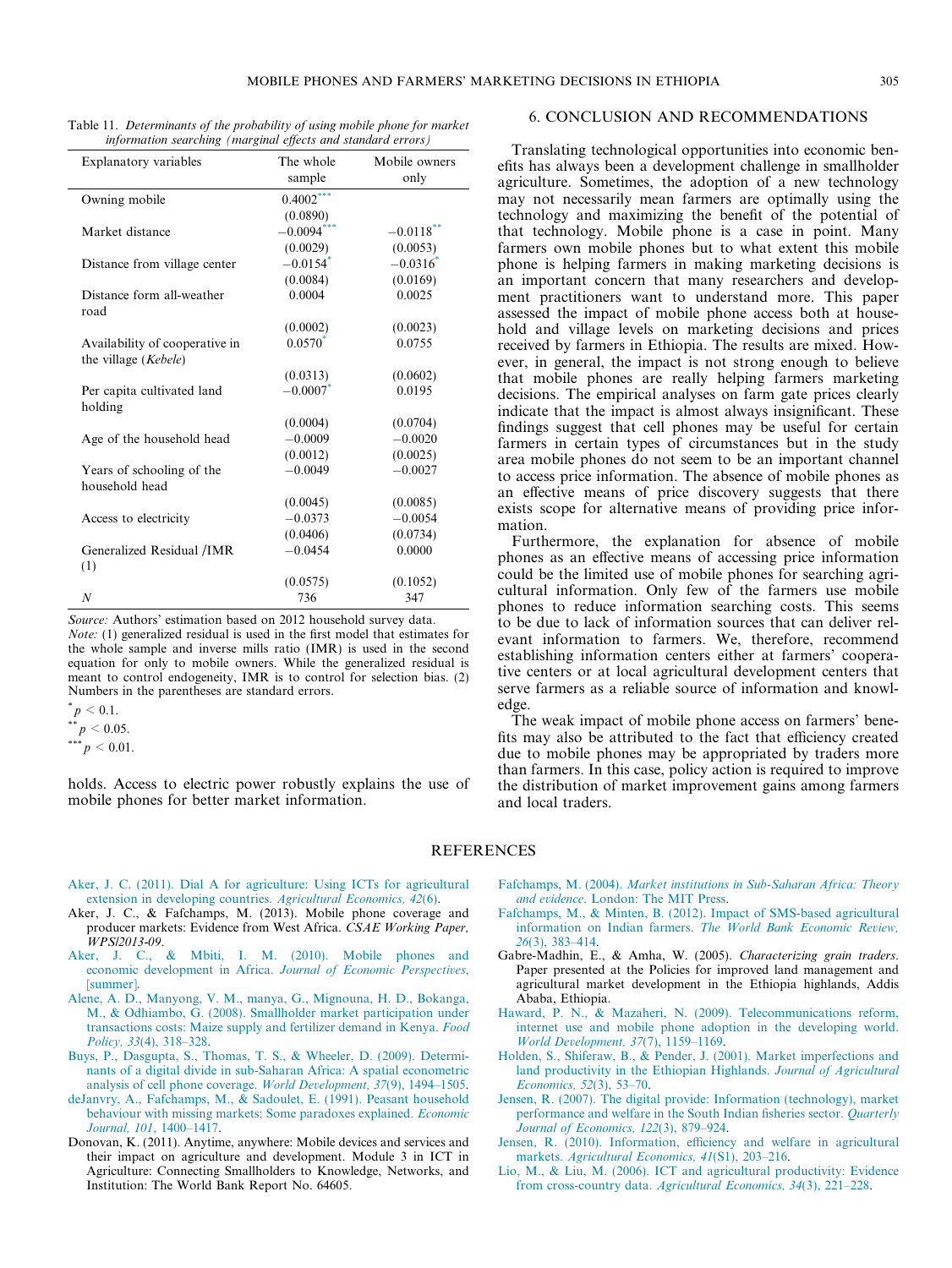# <span id="page-10-0"></span>306 WORLD DEVELOPMENT

- [Mckenzie, D., & Rapoport, H. \(2007\). Network effects and the dynamics](http://refhub.elsevier.com/S0305-750X(14)00408-2/h0080) [of migration and inequality: Theory and evidence from Mexico.](http://refhub.elsevier.com/S0305-750X(14)00408-2/h0080) [Journal of Development Economics, 84](http://refhub.elsevier.com/S0305-750X(14)00408-2/h0080)[, 1–24.](http://refhub.elsevier.com/S0305-750X(14)00408-2/h0080)
- Minten, B., Stifel, D., & Tamru, S. (2012). Structural transformation in Ethiopia: Evidence from cereal markets. IFPRI-ESSP II Working Paper 39: <<http://essp.ifpri.info/publications/#sthash.0cb1gig3.dpuf>>.
- Mittal, S., Gandhi, S., & Tripathi, G. (2010). Socio-economic impact of mobile phones on Indian Agriculture. Indian Council for Research on International Economic Relations Working Paper No. 246: <[http://](http://www.eaber.org/sites/default/files/documents/Socio-economic%20Impact%20of%20Mobile%20Phones%20on%20Indian%20Agriculture.pdf) [www.eaber.org/sites/default/files/documents/Socio-economic%20Im](http://www.eaber.org/sites/default/files/documents/Socio-economic%20Impact%20of%20Mobile%20Phones%20on%20Indian%20Agriculture.pdf)[pact%20of%20Mobile%20Phones%20on%20Indian%20Agriculture.](http://www.eaber.org/sites/default/files/documents/Socio-economic%20Impact%20of%20Mobile%20Phones%20on%20Indian%20Agriculture.pdf) [pdf>](http://www.eaber.org/sites/default/files/documents/Socio-economic%20Impact%20of%20Mobile%20Phones%20on%20Indian%20Agriculture.pdf).
- [Muto, M., & Yamano, T. \(2009\). The impact of mobile phone coverage](http://refhub.elsevier.com/S0305-750X(14)00408-2/h0095) [expansion on market participation: Panel data evidence from Uganda.](http://refhub.elsevier.com/S0305-750X(14)00408-2/h0095) [World Development, 37](http://refhub.elsevier.com/S0305-750X(14)00408-2/h0095)(12)[, 1887–1896](http://refhub.elsevier.com/S0305-750X(14)00408-2/h0095).
- Nagurney, A. (1999). [Network economic: A variational inequality approach](http://refhub.elsevier.com/S0305-750X(14)00408-2/h0100) [\(2nd and revised ed.\). Dordrecht: The Netherlands Kluwer Academic](http://refhub.elsevier.com/S0305-750X(14)00408-2/h0100) [Publishers](http://refhub.elsevier.com/S0305-750X(14)00408-2/h0100).
- [Sadoulet, E., & Janvry, A. D. \(1995\).](http://refhub.elsevier.com/S0305-750X(14)00408-2/h0105) Quantitative development policy [analysis](http://refhub.elsevier.com/S0305-750X(14)00408-2/h0105)[. The Johns Hopkins University Press](http://refhub.elsevier.com/S0305-750X(14)00408-2/h0105).
- [Singh, I., Squire, L., & Strauss, J. \(1986\). A Survey of agricultural](http://refhub.elsevier.com/S0305-750X(14)00408-2/h0110) [household models – Recent findings and policy implications.](http://refhub.elsevier.com/S0305-750X(14)00408-2/h0110) World [Bank Economic Review, 1](http://refhub.elsevier.com/S0305-750X(14)00408-2/h0110)(1[\), 149–179.](http://refhub.elsevier.com/S0305-750X(14)00408-2/h0110)
- Stiglitz, J. E. (1986). [The new development economics world development,](http://refhub.elsevier.com/S0305-750X(14)00408-2/h0115) 14[\(2\), 257–265](http://refhub.elsevier.com/S0305-750X(14)00408-2/h0115).
- [Tadesse, G., & Shively, G. \(2013\). Repeated transaction in rural](http://refhub.elsevier.com/S0305-750X(14)00408-2/h0120) grain markets of Ethiopia. [Journal of Development Studies, 49](http://refhub.elsevier.com/S0305-750X(14)00408-2/h0120)(9)[,](http://refhub.elsevier.com/S0305-750X(14)00408-2/h0120) [1172–1187](http://refhub.elsevier.com/S0305-750X(14)00408-2/h0120).
- TradingEconomics. (2014). Mobile cellular subscriptions in Ethiopia. Retrieved Nov 20, 2014: [<http://www.tradingeconomics.com/ethio](http://www.tradingeconomics.com/ethiopia/mobile-cellular-subscriptions-wb-data.html)[pia/mobile-cellular-subscriptions-wb-data.html>](http://www.tradingeconomics.com/ethiopia/mobile-cellular-subscriptions-wb-data.html).
- [Williamson, O. \(1979\). Transaction-cost economics: The governance](http://refhub.elsevier.com/S0305-750X(14)00408-2/h0130) of contractual relations. [Journal of Law and Economics, 22](http://refhub.elsevier.com/S0305-750X(14)00408-2/h0130)(2)[,](http://refhub.elsevier.com/S0305-750X(14)00408-2/h0130) [233–261](http://refhub.elsevier.com/S0305-750X(14)00408-2/h0130).
- Williamson, O. (1985). [The economic institutions of capitalism](http://refhub.elsevier.com/S0305-750X(14)00408-2/h0135)[. New York:](http://refhub.elsevier.com/S0305-750X(14)00408-2/h0135) [The Free Press.](http://refhub.elsevier.com/S0305-750X(14)00408-2/h0135)
- Wooldridge, J. (2003). [Econometric analysis of cross section and panel data](http://refhub.elsevier.com/S0305-750X(14)00408-2/h0140)[.](http://refhub.elsevier.com/S0305-750X(14)00408-2/h0140) [London: The MIT Press.](http://refhub.elsevier.com/S0305-750X(14)00408-2/h0140)
- Wooldridge, J. (2007). What's new in econometrics? Control functions and related methods. NBER lecture note.

# APPENDIX

|  | Table 12. Characteristics of sample households |  |  |  |
|--|------------------------------------------------|--|--|--|
|--|------------------------------------------------|--|--|--|

| Characteristics                                | Descriptive statistics                | Values     |
|------------------------------------------------|---------------------------------------|------------|
| Human capital indicators                       |                                       |            |
| Family size                                    | Mean (Std. Dev.)                      | 6.6(2.3)   |
| Male labor                                     | Mean (Std. Dev.)                      | 1.5(0.9)   |
| Female labor                                   | Mean (Std. Dev.)                      | 1.7(1.1)   |
| Sex of household head (% male headed)          | Percentage of male headed             | 92.2       |
| Age of household                               | Mean (Std. Dev.)                      | 43.7(12.6) |
| Education of household heads                   | Percentage who had basic education    | 65.0       |
| Education of household heads spouse            | Percentage who had basic education    | 43.9       |
| Wealth and income indicators                   |                                       |            |
| Land size                                      | Mean (Std. Dev.)                      | 1.8(2.0)   |
| Cultivated land per person in ha               | Mean (Std. Dev.)                      | 0.73(13.9) |
| Total household asset value in 1000 ETB        | Mean (Std. Dev.)                      | 26.5(45.4) |
| Total livestock size (cattle)                  | Mean (Std. Dev.)                      | 4.3(4.7)   |
| Total small ruminant size                      | Mean (Std. Dev.)                      | 2.2(4.9)   |
| Total annual crop sale in 1000 ETB             | Mean (Std. Dev.)                      | 7.2(22.1)  |
| Households participated on non-farm activities | Percentage                            | 30.5       |
| Access to market indicators                    |                                       |            |
| Distance from markets in Km                    | Mean (Std. Dev.)                      | 6.2(5.4)   |
| Distance from village center in Km             | Mean (Std. Dev.)                      | 1.5(1.5)   |
| Distance from all-weather road in Km           | Mean (Std. Dev.)                      | 7.1(35.6)  |
| Availability of cooperatives in the village    | Percentage with access to cooperative | 75.0       |
| Distance from cooperative                      | Mean (Std. Dev.)                      | 2.3(5.0)   |
| Cooperative membership                         | Percentage who are member             | 52.5       |
| Access to vehicle to transport farm products   | Percentage who use vehicle            | 5.2        |
| Back animal                                    | Mean (Std. Dev.)                      | 1.3(2.1)   |
| Access to electricity                          | Percentage own electrical power       | 16.3       |

Source: Authors estimation based on 2012 household survey data.